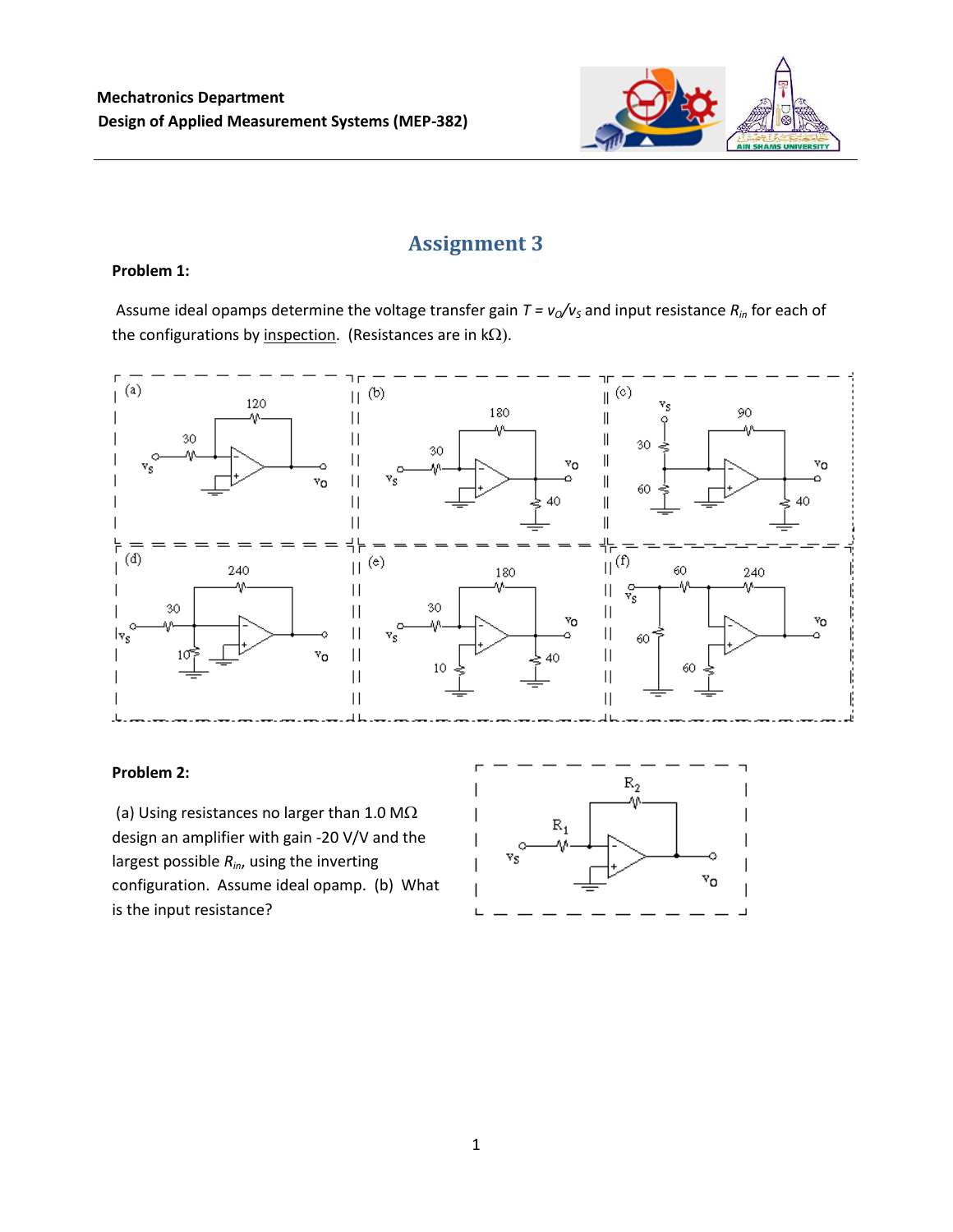

٧o

200

100

ζç

200 Λ٨ 50

#### **Problem 3:**

Find

- (a) transfer function  $T = v_0/v_s$  and
- (b) input resistance *Rin*.

(Resistances are in  $k\Omega$ )

#### **Problem 4**

Find (a) transfer gain  $T = v_0/v_s$  and (b) input resistance  $R_{in}$ 



# **Problem 5:**

Find transfer gain  $T = v_0/v_s$ , input resistance  $R_{in}$